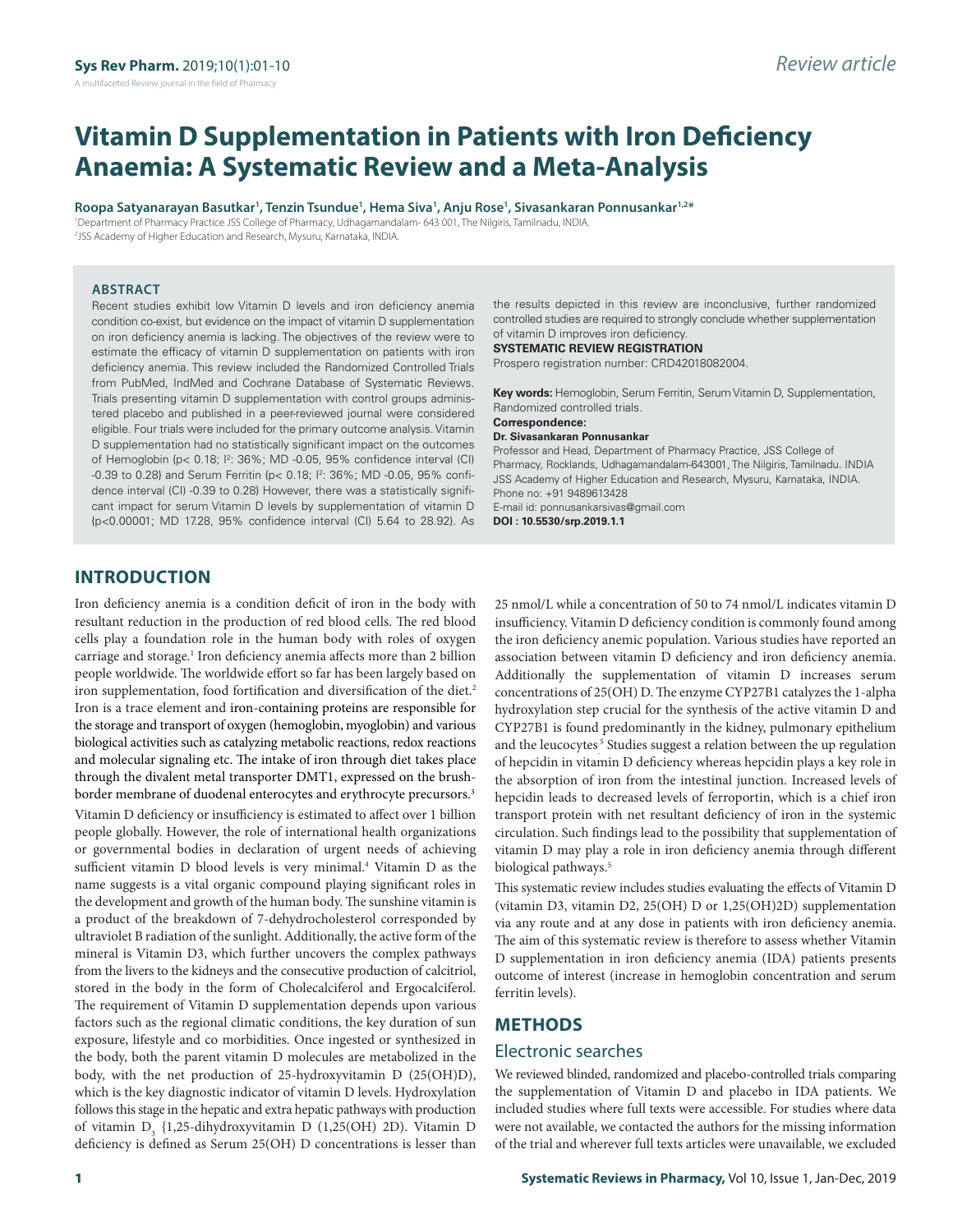

**Figure1:** Flow diagram of the study inclusion procedure.

the studies.

We identified trials from the Cochrane library, PubMed and IndMed. The search terms and strategy incorporated included were hydroxy vitamin D or hydroxyvitamin D or vitamin D or ergocalciferol or calcitriol or cholecalciferol or 25-hydroxy vitamin D or vitamin D deficiency or hydroxycholecalciferol or dihydroxycholecalciferol or calcifediol or calcidiol or calciol or alpha calcidol and iron deficiency anemia or iron deficiency or Total Iron Binding Capacity or red blood cell or mean cell volume or mean cell hemoglobin concentration or hematocrit. And the language was limited to English only. Furthermore, we also cross-checked the references indexed in all the primary included studies for additional sources of information in various online databases that could also be included in our analysis (Figure 1).

#### Selection of studies

The search strategy was carried out from 23<sup>rd</sup> December 2017 to 23<sup>rd</sup> of January 2018 and included trials conducted during the last 10 years. Three Reviewers RB, TT and SH independently screened all the potentially relevant studies identified for inclusion on the basis of the title and the abstracts using the online Rayyan platform where inclusion and exclusion for trials were carried out with assessments for the duplication of trials. We then retrieved the full text articles of the included studies and two reviewers (RB, TT) independently reviewed the full texts for inclusion and exclusion for the final meta-analysis.

Disagreements were sorted out through discussion with consultation with the third member of the review group (SH). The PRISMA flow diagram was considered for the selection process with sufficient details of the reviewing process. We included studies presenting adult patients with clinical diagnosis of IDA without any co morbidities and Vitamin D supplementation at any doses. The primary outcome was the evaluation of Vitamin D supplementation in IDA patients and the outcome changes in serum Vitamin D, serum ferritin and hemoglobin. Additionally, we excluded studies that were conducted in patients with multiple comorbidities.

# Data extraction and management

For the included studies, two reviewers (RB and TT) independently extracted the key characteristics of the subjects and the interventions and reported the outcome data using the data extraction form. Which was prepared and validated by RB. Disagreements were sorted with consultation with a third review author (SH).

The data extraction form was designed by RB and constituted details pertaining to the study design, aim of study, study objective, year of publication, method of recruitment of participants, informed consent form obtained, study population, total number randomized, baseline imbalances, withdrawals and exclusions, primary and secondary outcomes, time points measured and reported, intervention and control, duration of study, risk assessment, inclusion and exclusion criteria, imputation of missing data, funding sources and conflicts of interest etc.

# Assessment of the risk of bias in the included studies

The risk of bias was independently assessed in each included studies by two authors (TT and SH). Differences in opinions were resolved by consulting with a review author (AR). Risk of bias was estimated using the Cochrane Risk of bias assessment tool, including the following criteria; selection bias, allocation concealment, performance bias and detection bias, attrition bias, reporting bias and other potential sources of bias. The risk of bias was then categorized the risk of bias as 'low risk', 'high risk' or 'unclear risk'. A Risk of bias graph is presented with plausible summary of the risk of bias assessment (Figure 2). We carried the review according to a pre-set protocol assessing all the procedure requirements and management of deviations.

#### Statistical analysis

We conducted the statistical analyses following the recommendations set forth by the Cochrane Handbook for Systematic Reviews. We analyzed the data using Review Manager 5.3. The outcome impact of Vitamin D supplementation was calculated as mean difference or standardized mean difference (SMD) with 95 % confidence intervals (CIs) for continuous data using the random-effects model. Random effects model was used due to the high level of heterogeneity and the indecisive intervals of the estimate effects.

In case of missed data relating to the outcome, we contacted investigators to verify key study characteristics where possible. We applied the  $I<sup>2</sup>$ statistic to measure heterogeneity among the studies. Where possible (when the  $I^2$  values were greater than 60%), we performed a subgroup analysis. However, limitations of subgroup analysis application were the large differences in sample size across the studies, which are mentioned separately as a plausible reason for the heterogeneity.

# **RESULTS**

Our search strategy identified 361 potential citations for inclusion. After conducting the primary screening of titles and abstracts, 23 fulltext studies were assessed for eligibility. The final screening of the full length articles lead to the inclusion of 4 RCTs. One study was included after the reference screening of the included studies as well.The laboratory value of serum Vitamin D post intervention exposure was sought after contacting the author.<sup>6</sup>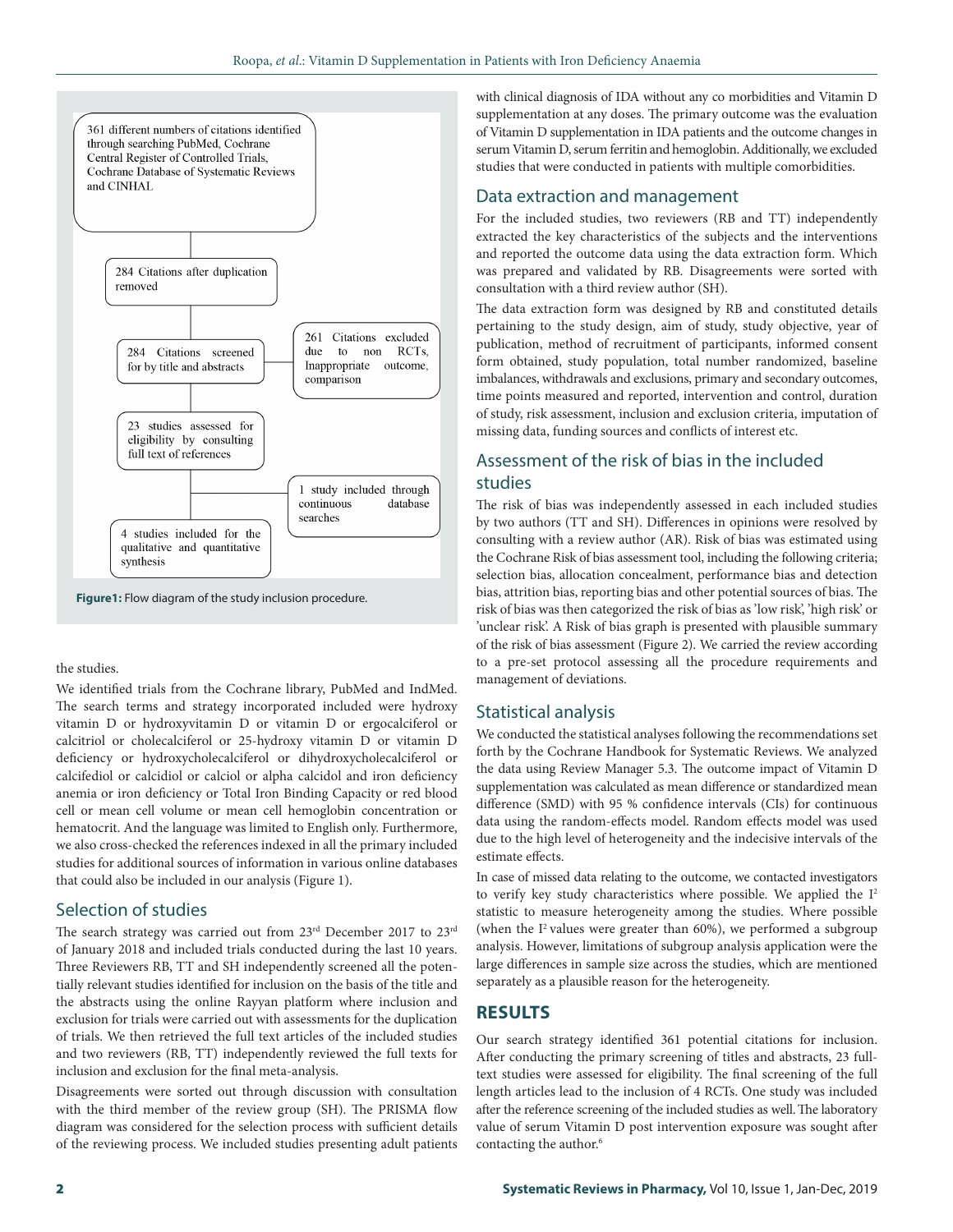



# Description of studies

We proceeded with the data extracted from the 4 included articles. The primary outcomes of interest were change in serum Vitamin D, change in serum Ferritin and change in hemoglobin levels, vitamin deficit, iron deficit and serum ferritin deficit. Where two studies were double blinded randomized controlled trials Hennigar *et al*. 7 Madar *et al.*8 and one study single blinded Sooragonda *et al.*9 and one pilot study Pandey and Divakar 2015.10

One study Hennigar *et al.* involved Vitamin D and calcium containing snack bar as the intervention. Another study Madar *et al.* had 10mcg and 25mcg of Vitamin Dand the other 2 studies had Iron plus Vitamin D supplementation as the intervention.<sup>9,10</sup> The age ranged from 20 to 45 years and 56.51% (Data of females in Sooragonda is not mentioned) of the participants were women. The studies were conducted in Norway Madar *et al*. Natick, Massachusetts Hennigar *et al*. and India Sooragonda *et al*. The follow up procedure were not clear in these studies. However, one study was conducted in community centers Madar *et al*. 3 other studies were conducted in Outpatient settings Hennigar *et al*. Sooragonda *et al*. (Table 1) The studies which did not meet the inclusion criteria were excluded.

# Methodological quality of included studies

These studies included were of variable methodological qualities. In particular, Sooragonda e*t al.* did not report allocation concealment. Therefore, we considered the risk of selection bias for this study as 'High' and the blinding method was unclear. Thus we concluded the risk of blinding bias for the above study as 'High'. However, the blinding process was quite clear in the other two studies Madar *et al.* and Hennigar *et al*. We therefore concluded the risk of performance and detection bias as

low for these studies. 14.34% of participants were lost to follow up in the study by Madar *et al*. We have therefore rated the risk of attrition bias as low for this study. The study by Hennigar *et al* reported no lost to follow up and the data of all the 152 were included for final analysis. Therefore, it led us to assess the risk of attrition bias as being low for this study. We categorized the study by Sooragonda *et al.* as being at low risk of attrition bias since there was no loss to follow up. The study by Hennigar *et al.* did not report the outcome differential values of 25(OH) D pre and post analysis as it was reported in a previous publication. However, we did not find any evidence of selective reporting in any of the other studies. We identified that the sample collection was done via non-fasting venous blood Madar *et al*. while the other two studies included use of fasting blood sample only (Table 3). We did not find other potential sources of bias for the remaining of the studies (Figure 2).

#### Effects of interventions

We assessed the quality of evidence using the GRADE pro software. Endpoints relating to the comparison between Vitamin D versus placebo for patients with IDA relating to changes in serum Vitamin D, serum Ferritin and Hemoglobin are depicted in the Summary of findings (Table 2).

#### **Outcomes**

Four trials with a total of 429 participants contributed to the comparison for the outcome of Vitamin D, 407 participants for the outcome change in hemoglobin levels and 396 participants for the analysis of outcome changes in serum ferritin levels.

#### Serum Vitamin D

Consumption of vitamin D led to a statistically significant increase in the serum 25(OH) D levels (*p*<0.00001; MD 17.28, 95% confidence interval (CI) 5.64 to 28.92; 429 participants; 4 studies; high-quality evidence; (Figure 3a). However, the  $I^2$  (Heterogeneity) was found 98%. This high level of heterogeneity may be due to the incomparable sample sizes between the studies. Additionally, the sample size calculation in one study Hennigar *et al.* was calculated for the estimation of calcium and Vitamin D supplementation in improving bone and muscle strength and not for the evaluation of outcome changes in the vitamin D, ferritin and hemoglobin etc. The study by Madar *et al.* was designed to evaluate two different doses of vitamin D supplementation. However, the results depicted were in combined values for both the doses with non-linearity in the sample sizes in the placebo to the intervention group. (Figure 3a)

#### Haemoglobin

Vitamin D supplementation was not statistically significant for a positive outcome in the change of blood haemoglobin levels. ( $p$ < 0.18; I<sup>2</sup>: 36%; MD -0.05, 95% confidence interval (CI) -0.39 to 0.28; 407 participants; 4 studies; high-quality evidence; Analysis 1.2; Figure 3b). The study by Hennigar *et al.* depicted results separately for males and females, which we reported as two different outcome data. The inconclusive outcome in the mean pooled estimate can be a consequence of in the non-similar sample sizes as well as the different inter-study doses and sample size calculations. (Figure 3b)

#### Serum Ferritin

Supplementation of vitamin D did not produce a positive outcome on serum ferritin levels. {p<0.21; I<sup>2</sup>: 33% (MD 1.70, 95% confidence interval (CI) -9.12 to 12.53; 396 participants; 3 studies; high-quality evidence; Analysis 1.3; Figure 3)}. The study by Hennigar et al.<sup>7</sup> presented results separately for males and females, which is depicted in our analysis as different comparators. The forest plot depicts an inconclusive outcome, which may be attributing to many factors such the Vitamin D doses,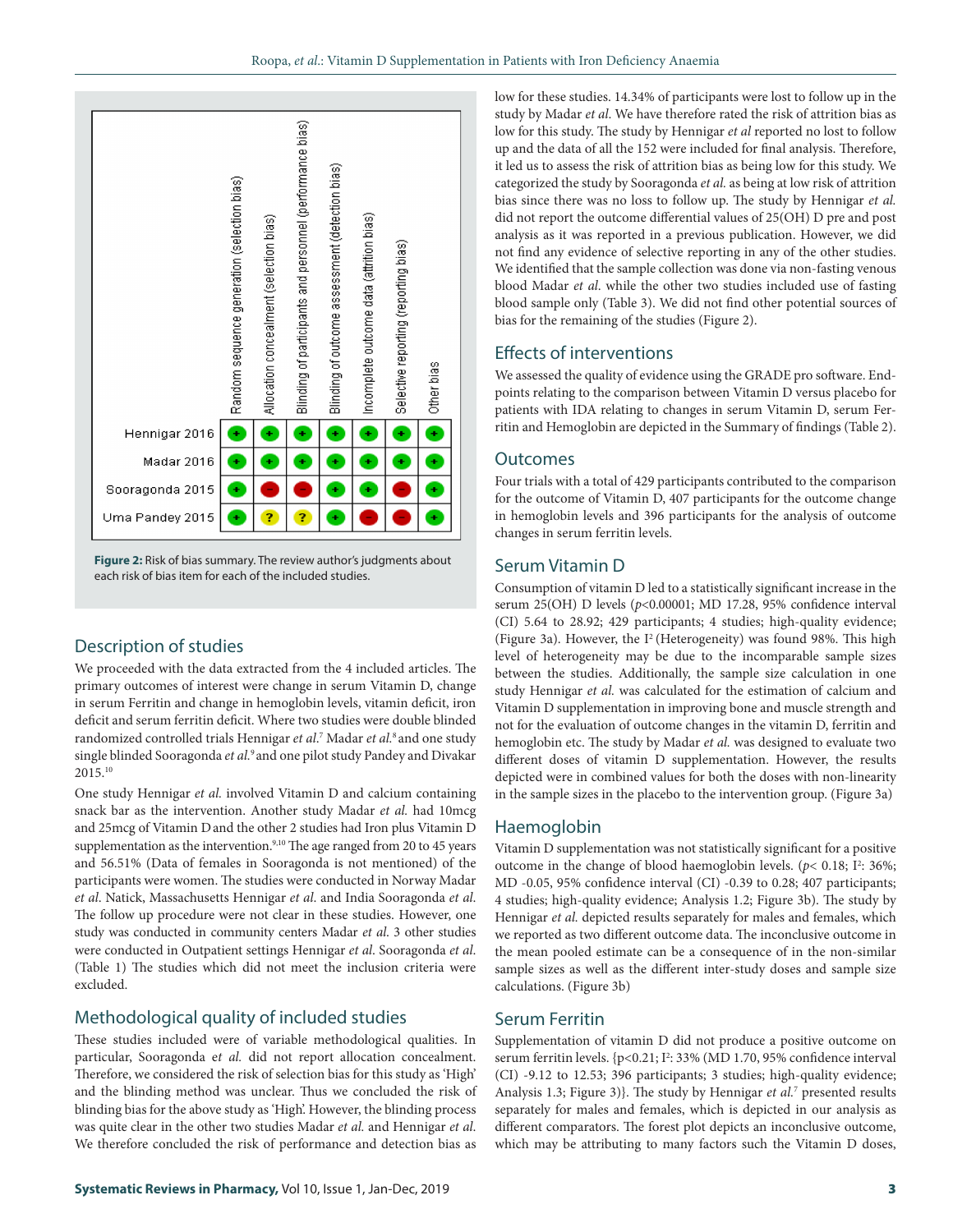| Hb: 13.5 g/ $\Phi$ ontinued<br>transferrin saturation. status during<br>the s-ferritin, haemoglobin, s-iron<br>the 16-week intervention between<br>Secondary outcome: The effect of<br>Ferritin, Haemoglobin levels post<br>Primary outcome: the changes in<br>on muscle strength and power<br>Transferrin saturation, Serum<br>vitamin D supplementation<br>Ca/Vit D supplementation.<br>Serum ferritin: 54.5 ng/ml<br>Serum ferritin: 53.6 ng/ml<br>Serum ferritin: 26.6 ng/ml<br>Change in levels of Serum<br>Serum ferritin: 118 ng/ml<br>Serum ferritin: 68.4 µg/L<br>25 (OHD): 48.8 nmol/l<br>Serum ferritin: 68 µg/L<br>25(OHD): 28.7 nmol/l<br>minorities in Norway<br>After 16 weeks<br>among ethnic<br>Hb: 13.7 g/dL<br>Hb: 13.7 g/dL<br>Hb: 12.7 g/dL<br>Hb: 15.4 g/dL<br>Hb: 12.9 g/dL<br>After 9 weeks<br><b>Outcome</b><br>Baseline<br>Baseline<br>Female<br>Female<br>Male<br>Male<br>and<br>fortified food product during<br>box containing 120 tablets (a<br>112 tablets) at baseline along<br>Placebo tablet daily 16 weeks<br>16- week use corresponds to<br>Each participant was given a<br>1-week allotments (fourteen<br>9 weeks of military training<br>numbers and packaged into<br>10 mcg vitamin D3 daily 16<br>25mcg vitamin D3 daily 16<br>Placebo (snack bar without<br>The bars were individually<br>The tablets were similar in<br>labelled with volunteer ID<br>2000mg/d Ca and 25µg/d<br>affects Fe status in young<br>colour, size and packing.<br>with a self-administered<br>vitamin $D$ (n=75) in a<br>Interventions group<br>2 intervention group<br>Intervention group<br>Ca/vitamin D; n 77).<br>Intervention group<br>compliance form.<br>Control group<br>Control group<br>weeks $(n=84)$<br>weeks $(n=85)$<br>bars each).<br>adults.<br>$(n = 82)$<br>64.47%<br>Female<br>35.52%<br>female<br>72.5%<br>Males<br>72.5%<br>male<br>37.3<br>21.2<br><18 years of age, pregnant or lactating<br>Male and female subjects between the<br>not suffering from any condition such<br>Allergy to any component of the food<br>with vitamin D metabolism (thiazides,<br>women history of kidney disease or<br>basic combat training (BCT) during<br>not using medication that interfered<br>as malabsorption, kidney diseases,<br>cancer, tubercu-losis, sarcoidosis,<br>total number of subjects were 152<br>hormone re-placement therapy)<br>osteoporosis or recent fractures.<br>not being treated for vitamin D<br>anti-epileptics, prednisolone or<br>42 years who entered US Army<br>February 2013 were eligible to<br>Not meeting inclusion criteria<br>not regularly using vitamin<br>D-containing supplements<br>Declined to participate<br>Randomized n-251<br>non-breastfeeding<br>Exclusion criteria<br>Inclusion criteria<br>Inclusion criteria<br>Exclusion criteria<br>ages of 18 and<br>product bars.<br>not pregnant<br>Participants<br>renal calculi<br>volunteer.<br>deficiency<br>February and April 2013<br>week intervention study<br>Period of study: The 16-<br>was carried out from<br>January to June 2011<br>Period of study:<br><b>Duration</b><br>East, Africa or South<br>minorities living in<br>placebo-controlled<br>placebo-controlled<br>trial among ethnic<br>Intention to treat<br>Country: Middle<br>Protocol analysis<br>A randomized,<br>A randomised,<br>Country: USA<br>double-blind,<br>double-blind,<br>Norway<br>analysis<br>Design<br>Asia.<br>trial<br>Hennigar SR et al.<br>Madar AA et al.<br>Source<br>(2016)<br>(2016) |          |  |
|------------------------------------------------------------------------------------------------------------------------------------------------------------------------------------------------------------------------------------------------------------------------------------------------------------------------------------------------------------------------------------------------------------------------------------------------------------------------------------------------------------------------------------------------------------------------------------------------------------------------------------------------------------------------------------------------------------------------------------------------------------------------------------------------------------------------------------------------------------------------------------------------------------------------------------------------------------------------------------------------------------------------------------------------------------------------------------------------------------------------------------------------------------------------------------------------------------------------------------------------------------------------------------------------------------------------------------------------------------------------------------------------------------------------------------------------------------------------------------------------------------------------------------------------------------------------------------------------------------------------------------------------------------------------------------------------------------------------------------------------------------------------------------------------------------------------------------------------------------------------------------------------------------------------------------------------------------------------------------------------------------------------------------------------------------------------------------------------------------------------------------------------------------------------------------------------------------------------------------------------------------------------------------------------------------------------------------------------------------------------------------------------------------------------------------------------------------------------------------------------------------------------------------------------------------------------------------------------------------------------------------------------------------------------------------------------------------------------------------------------------------------------------------------------------------------------------------------------------------------------------------------------------------------------------------------------------------------------------------------------------------------------------------------------------------------------------------------------------------------------------------------------------------------------------------------------------------------------------------------------------------------------------------------------------------------------------------------------------------------------------------------------------------------------------------------------------------------------------------------------------------|----------|--|
|                                                                                                                                                                                                                                                                                                                                                                                                                                                                                                                                                                                                                                                                                                                                                                                                                                                                                                                                                                                                                                                                                                                                                                                                                                                                                                                                                                                                                                                                                                                                                                                                                                                                                                                                                                                                                                                                                                                                                                                                                                                                                                                                                                                                                                                                                                                                                                                                                                                                                                                                                                                                                                                                                                                                                                                                                                                                                                                                                                                                                                                                                                                                                                                                                                                                                                                                                                                                                                                                                                            |          |  |
|                                                                                                                                                                                                                                                                                                                                                                                                                                                                                                                                                                                                                                                                                                                                                                                                                                                                                                                                                                                                                                                                                                                                                                                                                                                                                                                                                                                                                                                                                                                                                                                                                                                                                                                                                                                                                                                                                                                                                                                                                                                                                                                                                                                                                                                                                                                                                                                                                                                                                                                                                                                                                                                                                                                                                                                                                                                                                                                                                                                                                                                                                                                                                                                                                                                                                                                                                                                                                                                                                                            |          |  |
|                                                                                                                                                                                                                                                                                                                                                                                                                                                                                                                                                                                                                                                                                                                                                                                                                                                                                                                                                                                                                                                                                                                                                                                                                                                                                                                                                                                                                                                                                                                                                                                                                                                                                                                                                                                                                                                                                                                                                                                                                                                                                                                                                                                                                                                                                                                                                                                                                                                                                                                                                                                                                                                                                                                                                                                                                                                                                                                                                                                                                                                                                                                                                                                                                                                                                                                                                                                                                                                                                                            |          |  |
|                                                                                                                                                                                                                                                                                                                                                                                                                                                                                                                                                                                                                                                                                                                                                                                                                                                                                                                                                                                                                                                                                                                                                                                                                                                                                                                                                                                                                                                                                                                                                                                                                                                                                                                                                                                                                                                                                                                                                                                                                                                                                                                                                                                                                                                                                                                                                                                                                                                                                                                                                                                                                                                                                                                                                                                                                                                                                                                                                                                                                                                                                                                                                                                                                                                                                                                                                                                                                                                                                                            |          |  |
|                                                                                                                                                                                                                                                                                                                                                                                                                                                                                                                                                                                                                                                                                                                                                                                                                                                                                                                                                                                                                                                                                                                                                                                                                                                                                                                                                                                                                                                                                                                                                                                                                                                                                                                                                                                                                                                                                                                                                                                                                                                                                                                                                                                                                                                                                                                                                                                                                                                                                                                                                                                                                                                                                                                                                                                                                                                                                                                                                                                                                                                                                                                                                                                                                                                                                                                                                                                                                                                                                                            |          |  |
|                                                                                                                                                                                                                                                                                                                                                                                                                                                                                                                                                                                                                                                                                                                                                                                                                                                                                                                                                                                                                                                                                                                                                                                                                                                                                                                                                                                                                                                                                                                                                                                                                                                                                                                                                                                                                                                                                                                                                                                                                                                                                                                                                                                                                                                                                                                                                                                                                                                                                                                                                                                                                                                                                                                                                                                                                                                                                                                                                                                                                                                                                                                                                                                                                                                                                                                                                                                                                                                                                                            |          |  |
|                                                                                                                                                                                                                                                                                                                                                                                                                                                                                                                                                                                                                                                                                                                                                                                                                                                                                                                                                                                                                                                                                                                                                                                                                                                                                                                                                                                                                                                                                                                                                                                                                                                                                                                                                                                                                                                                                                                                                                                                                                                                                                                                                                                                                                                                                                                                                                                                                                                                                                                                                                                                                                                                                                                                                                                                                                                                                                                                                                                                                                                                                                                                                                                                                                                                                                                                                                                                                                                                                                            | Sex      |  |
|                                                                                                                                                                                                                                                                                                                                                                                                                                                                                                                                                                                                                                                                                                                                                                                                                                                                                                                                                                                                                                                                                                                                                                                                                                                                                                                                                                                                                                                                                                                                                                                                                                                                                                                                                                                                                                                                                                                                                                                                                                                                                                                                                                                                                                                                                                                                                                                                                                                                                                                                                                                                                                                                                                                                                                                                                                                                                                                                                                                                                                                                                                                                                                                                                                                                                                                                                                                                                                                                                                            | Mean age |  |
|                                                                                                                                                                                                                                                                                                                                                                                                                                                                                                                                                                                                                                                                                                                                                                                                                                                                                                                                                                                                                                                                                                                                                                                                                                                                                                                                                                                                                                                                                                                                                                                                                                                                                                                                                                                                                                                                                                                                                                                                                                                                                                                                                                                                                                                                                                                                                                                                                                                                                                                                                                                                                                                                                                                                                                                                                                                                                                                                                                                                                                                                                                                                                                                                                                                                                                                                                                                                                                                                                                            |          |  |
|                                                                                                                                                                                                                                                                                                                                                                                                                                                                                                                                                                                                                                                                                                                                                                                                                                                                                                                                                                                                                                                                                                                                                                                                                                                                                                                                                                                                                                                                                                                                                                                                                                                                                                                                                                                                                                                                                                                                                                                                                                                                                                                                                                                                                                                                                                                                                                                                                                                                                                                                                                                                                                                                                                                                                                                                                                                                                                                                                                                                                                                                                                                                                                                                                                                                                                                                                                                                                                                                                                            |          |  |
|                                                                                                                                                                                                                                                                                                                                                                                                                                                                                                                                                                                                                                                                                                                                                                                                                                                                                                                                                                                                                                                                                                                                                                                                                                                                                                                                                                                                                                                                                                                                                                                                                                                                                                                                                                                                                                                                                                                                                                                                                                                                                                                                                                                                                                                                                                                                                                                                                                                                                                                                                                                                                                                                                                                                                                                                                                                                                                                                                                                                                                                                                                                                                                                                                                                                                                                                                                                                                                                                                                            |          |  |
|                                                                                                                                                                                                                                                                                                                                                                                                                                                                                                                                                                                                                                                                                                                                                                                                                                                                                                                                                                                                                                                                                                                                                                                                                                                                                                                                                                                                                                                                                                                                                                                                                                                                                                                                                                                                                                                                                                                                                                                                                                                                                                                                                                                                                                                                                                                                                                                                                                                                                                                                                                                                                                                                                                                                                                                                                                                                                                                                                                                                                                                                                                                                                                                                                                                                                                                                                                                                                                                                                                            |          |  |
|                                                                                                                                                                                                                                                                                                                                                                                                                                                                                                                                                                                                                                                                                                                                                                                                                                                                                                                                                                                                                                                                                                                                                                                                                                                                                                                                                                                                                                                                                                                                                                                                                                                                                                                                                                                                                                                                                                                                                                                                                                                                                                                                                                                                                                                                                                                                                                                                                                                                                                                                                                                                                                                                                                                                                                                                                                                                                                                                                                                                                                                                                                                                                                                                                                                                                                                                                                                                                                                                                                            |          |  |
|                                                                                                                                                                                                                                                                                                                                                                                                                                                                                                                                                                                                                                                                                                                                                                                                                                                                                                                                                                                                                                                                                                                                                                                                                                                                                                                                                                                                                                                                                                                                                                                                                                                                                                                                                                                                                                                                                                                                                                                                                                                                                                                                                                                                                                                                                                                                                                                                                                                                                                                                                                                                                                                                                                                                                                                                                                                                                                                                                                                                                                                                                                                                                                                                                                                                                                                                                                                                                                                                                                            |          |  |
|                                                                                                                                                                                                                                                                                                                                                                                                                                                                                                                                                                                                                                                                                                                                                                                                                                                                                                                                                                                                                                                                                                                                                                                                                                                                                                                                                                                                                                                                                                                                                                                                                                                                                                                                                                                                                                                                                                                                                                                                                                                                                                                                                                                                                                                                                                                                                                                                                                                                                                                                                                                                                                                                                                                                                                                                                                                                                                                                                                                                                                                                                                                                                                                                                                                                                                                                                                                                                                                                                                            |          |  |
|                                                                                                                                                                                                                                                                                                                                                                                                                                                                                                                                                                                                                                                                                                                                                                                                                                                                                                                                                                                                                                                                                                                                                                                                                                                                                                                                                                                                                                                                                                                                                                                                                                                                                                                                                                                                                                                                                                                                                                                                                                                                                                                                                                                                                                                                                                                                                                                                                                                                                                                                                                                                                                                                                                                                                                                                                                                                                                                                                                                                                                                                                                                                                                                                                                                                                                                                                                                                                                                                                                            |          |  |
|                                                                                                                                                                                                                                                                                                                                                                                                                                                                                                                                                                                                                                                                                                                                                                                                                                                                                                                                                                                                                                                                                                                                                                                                                                                                                                                                                                                                                                                                                                                                                                                                                                                                                                                                                                                                                                                                                                                                                                                                                                                                                                                                                                                                                                                                                                                                                                                                                                                                                                                                                                                                                                                                                                                                                                                                                                                                                                                                                                                                                                                                                                                                                                                                                                                                                                                                                                                                                                                                                                            |          |  |
|                                                                                                                                                                                                                                                                                                                                                                                                                                                                                                                                                                                                                                                                                                                                                                                                                                                                                                                                                                                                                                                                                                                                                                                                                                                                                                                                                                                                                                                                                                                                                                                                                                                                                                                                                                                                                                                                                                                                                                                                                                                                                                                                                                                                                                                                                                                                                                                                                                                                                                                                                                                                                                                                                                                                                                                                                                                                                                                                                                                                                                                                                                                                                                                                                                                                                                                                                                                                                                                                                                            |          |  |
|                                                                                                                                                                                                                                                                                                                                                                                                                                                                                                                                                                                                                                                                                                                                                                                                                                                                                                                                                                                                                                                                                                                                                                                                                                                                                                                                                                                                                                                                                                                                                                                                                                                                                                                                                                                                                                                                                                                                                                                                                                                                                                                                                                                                                                                                                                                                                                                                                                                                                                                                                                                                                                                                                                                                                                                                                                                                                                                                                                                                                                                                                                                                                                                                                                                                                                                                                                                                                                                                                                            |          |  |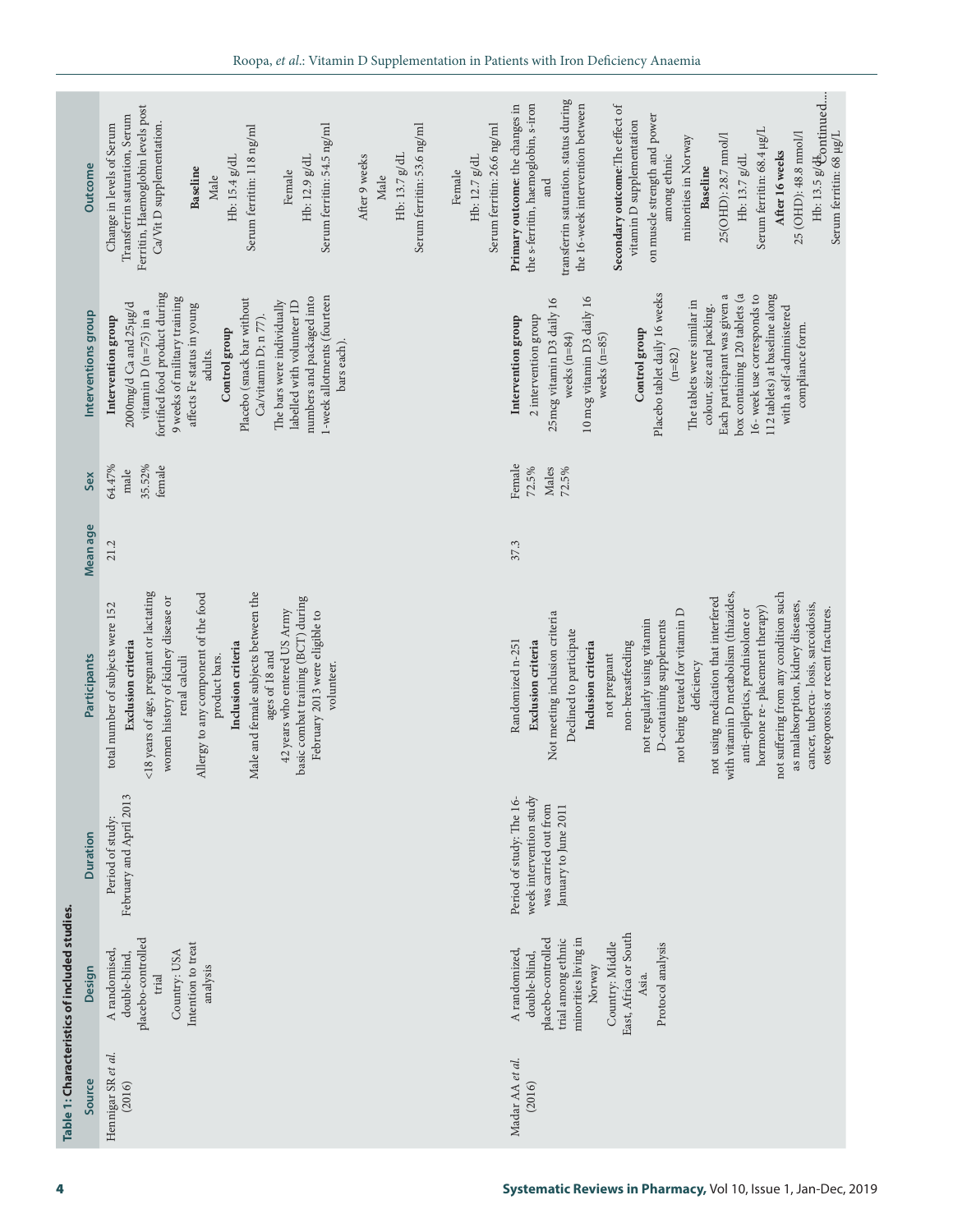|                     |                                                                                                                                                                                                                                                                                                                                                                                                                                                                                                                                                                                                                                                                                             | supplementation on Serum Hb level<br>and Vit D level as compared to Iron<br>Vitamin $D$ + iron group 25(OHD):<br>Vitamin $D$ + iron group 25(OHD);<br>the percentage responders to Iron<br>Secondary outcome: To evaluate<br>Primary outcome: The objective<br>added as compared to only Iron<br>supplementation when Vit D is<br>of the study was to evaluate<br>the effect of Vit D and Iron<br>25(OHD): 11.31 ng/ml<br>25(OHD): 11.90 ng/ml<br>supplementation.<br>After 12 weeks<br>Hb: 11.18 g/dL<br>supplemented.<br>Hb: 9.15 g/dL<br>Hb: 8.56 g/dL<br>Iron group<br>Iron group<br>$9.95$ ng/ml<br>Base line |
|---------------------|---------------------------------------------------------------------------------------------------------------------------------------------------------------------------------------------------------------------------------------------------------------------------------------------------------------------------------------------------------------------------------------------------------------------------------------------------------------------------------------------------------------------------------------------------------------------------------------------------------------------------------------------------------------------------------------------|--------------------------------------------------------------------------------------------------------------------------------------------------------------------------------------------------------------------------------------------------------------------------------------------------------------------------------------------------------------------------------------------------------------------------------------------------------------------------------------------------------------------------------------------------------------------------------------------------------------------|
|                     |                                                                                                                                                                                                                                                                                                                                                                                                                                                                                                                                                                                                                                                                                             |                                                                                                                                                                                                                                                                                                                                                                                                                                                                                                                                                                                                                    |
| Interventions group | Iron was administered to all<br>the placebo arm and 15 to<br>On the same day, patients<br>15 were randomized into<br>3, intramuscularly (i.m.)<br>in the intervention arm<br>the intervention group<br>arm received a similar<br>the patients ( $n = 30$ ).<br>Intervention group<br>vitamin D therapy.<br>Control group                                                                                                                                                                                                                                                                                                                                                                    | $(1000 \text{ IU}) + \text{ferrous}$ ascorbate<br>+ folic acid $(1 \text{ mg})$ + vit B12<br>2. Group iron alone: tablets<br>elemental iron) + folic acid<br>dose combination of vit D<br>D: tablets containing fixed<br>$(1.1 \text{ mg})$ (1 tablet/day) for<br>$(100\,\mathrm{mg}$ of elemental iron)<br>$(7.5 \text{ mcg})$ (1 tab/day) for<br>1. Group iron + Vitamin<br>combination of ferrous<br>containing fixed dose<br>ascorbate (100 mg of<br>12 weeks. Results<br>12 weeks.                                                                                                                            |
| Sex                 |                                                                                                                                                                                                                                                                                                                                                                                                                                                                                                                                                                                                                                                                                             | 100%                                                                                                                                                                                                                                                                                                                                                                                                                                                                                                                                                                                                               |
| Mean age            | 41                                                                                                                                                                                                                                                                                                                                                                                                                                                                                                                                                                                                                                                                                          | 21.25                                                                                                                                                                                                                                                                                                                                                                                                                                                                                                                                                                                                              |
| Participants        | of infection/inflammation (as detected<br>Patients aged from 15 to 60 years, who<br>levels and those with a level <20 ng/ml<br>disorders, were screened for 25(OH)D<br>previous known hemoglobinopathies,<br>pregnancy and patients with evidence<br>chronic liver disease, celiac dis-ease<br>were diagnosed with iron-deficiency<br>by positive Creactive protein) were<br>anaemia with exclusion of other<br>(as detected by a positive tissue<br>an eGFR <90 ml/min/1.73 m 2)<br>Patients with CKD (defined as<br>were recruited for the study<br>excluded from the study<br>transglutaminase test)<br>Exclusion criteria<br>Pregnant patients<br>Inclusion criteria<br>Randomized n-30 | ml, anaemia of any other cause (sickle,<br>etc.) and mothers on vitamins/mineral<br>pregnant women of age 20-45 years,<br>thalassemia, aplastic, hyperchromic<br>age <20 or >45 years, Hb level <8 or<br>non-pregnant or lactating women,<br>$>$ 10 g/dl, 25 (OH) D levels $>$ 20 ng/<br>gestation age 12-22 weeks<br>Inclusion Criteria<br>Exclusion criteria<br>Randomized $= 20$<br>supplements.                                                                                                                                                                                                                |
| <b>Duration</b>     | 12-week interventional<br>Period of study:                                                                                                                                                                                                                                                                                                                                                                                                                                                                                                                                                                                                                                                  | 12 weeks                                                                                                                                                                                                                                                                                                                                                                                                                                                                                                                                                                                                           |
| Design              | Country: Chandigarh,<br>Placebo-Controlled<br>Intention to treat<br>Single-Blinded,<br>A Randomized<br>analysis<br>India<br>Trial                                                                                                                                                                                                                                                                                                                                                                                                                                                                                                                                                           | Country: Varanasi,<br>Protocol analysis<br>Pilot study<br>India                                                                                                                                                                                                                                                                                                                                                                                                                                                                                                                                                    |
| Source              | Sooragonda B<br>et al. (2015)                                                                                                                                                                                                                                                                                                                                                                                                                                                                                                                                                                                                                                                               | Period of study:<br>12 weeks (2015)<br>Pandey U et al.                                                                                                                                                                                                                                                                                                                                                                                                                                                                                                                                                             |
|                     | Outcome                                                                                                                                                                                                                                                                                                                                                                                                                                                                                                                                                                                                                                                                                     | PTH, Sr Ferritin ad Haemoglobin at<br>Change in the levels of 25(OH)D,<br>Serum ferritin: 92.3 µg/L<br>25(OHD): 57.7 ng/ml<br>25(OHD):10.3 ng/ml<br>the end of 12 weeks<br>After 12 weeks<br>Hb: $11.8$ g/dL<br>Hb: 9.7 g/dL<br><b>Baseline</b><br>Cholecalciferol, i.e. vitamin D<br>volume of saline (i.m.) as like<br>while patients in the placebo<br>also received 6 lakh units of                                                                                                                                                                                                                            |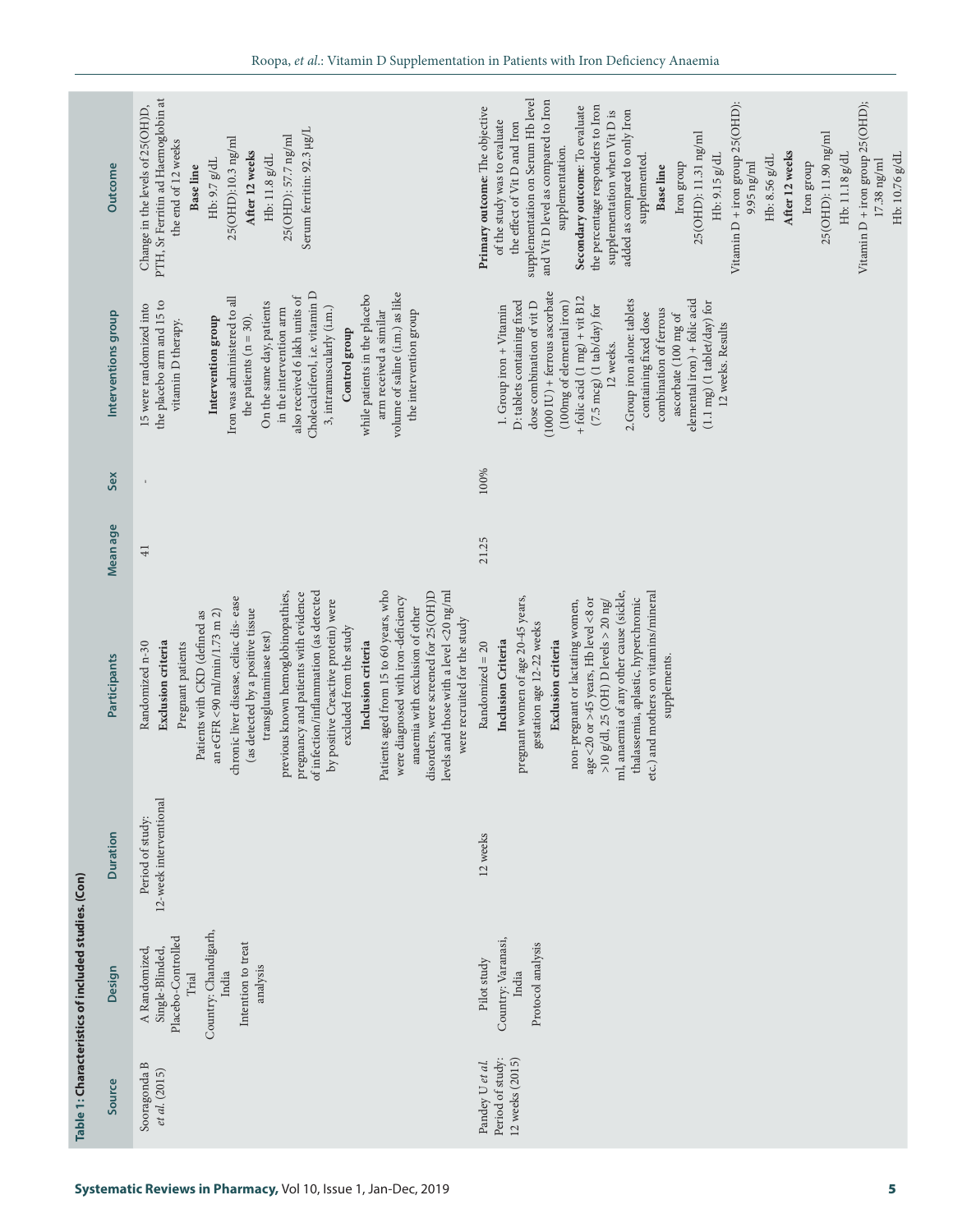| <b>Outcomes</b> | Anticipated absolute effects <sup>*</sup> (95% CI) |                                                                                                                  | $N2$ of                   | <b>Certainty of the</b>                                  | <b>Comments</b>                                                                                                                                  |
|-----------------|----------------------------------------------------|------------------------------------------------------------------------------------------------------------------|---------------------------|----------------------------------------------------------|--------------------------------------------------------------------------------------------------------------------------------------------------|
|                 | <b>Risk with Placebo</b>                           | <b>Risk with Vit D</b>                                                                                           | participants<br>(studies) | evidence<br>(GRADE)                                      |                                                                                                                                                  |
| Haemoglobin     | The mean haemoglobin<br>was $12.616$ g/dL          | The mean haemoglobin in the<br>intervention group was $0.05$ g/dL<br>lower $(0.39$ lower to $0.28$ higher)       | 407<br>(4 RCTs)           | $\oplus \oplus \oplus \oplus$<br><b>HIGH</b>             | No biases were found in the<br>evaluation of this outcome                                                                                        |
| Serum Ferritin  | The mean serum<br>Ferritin was 64.5 mcg/L          | The mean serum Ferritin in<br>the intervention group was 1.7<br>$mcg/L$ higher (9.12 lower to<br>$12.53$ higher) | 396<br>(3 RCTs)           | $\oplus \oplus \oplus \oplus$<br>HIGH <sup>a</sup>       | No biases were found in the<br>evaluation of this outcome                                                                                        |
| Vitamin D       | The mean vitamin D<br>was $19.525$ nmol/L          | The mean vitamin D in the<br>intervention group was 17.28<br>nmol/L higher (5.64 higher to<br>28.92 higher)      | 429<br>(4 RCTs)           | $\oplus \oplus \oplus \bigcirc$<br>MODERATE <sup>a</sup> | In the study conducted by Hennigar<br>et al. the sample size was calculated<br>for evaluating the effect on bone<br>health and not on Fe status. |

# **Table 2: Summary of findings of comparisons: Vitamin D3 compared with placebo in iron deficient anaemic patients.**

\***The risk in the intervention group** (and its 95% confidence interval) is based on the assumed risk in the comparison group and the **relative effect** of the intervention (and its 95% CI).

**CI:** Confidence interval; **MD:** Mean difference

**GRADE Working Group grades of evidence High certainty:** We are very confident that the true effect lies close to that of the estimate of the effect **Moderate certainty:** We are moderately confident in the effect estimate: The true effect is likely to be close to the estimate of the effect, but there is a possibility that it is substantially different **Low certainty:** Our confidence in the effect estimate is limited: The true effect may be substantially different from the estimate of the effect **Very low certainty:** We have very little confidence in the effect estimate: The true effect is likely to be substantially different from the estimate of effect

| Table 3: Risk of bias assessment of the included studies. |                                     |                                                                                                     |  |  |  |  |  |
|-----------------------------------------------------------|-------------------------------------|-----------------------------------------------------------------------------------------------------|--|--|--|--|--|
|                                                           | Hennigar SR et al. (2016)           |                                                                                                     |  |  |  |  |  |
| <b>Methods</b>                                            |                                     | RCT held in the combat training participants in US army                                             |  |  |  |  |  |
| Participants                                              |                                     | 152                                                                                                 |  |  |  |  |  |
| <b>Interventions</b>                                      |                                     | Vitamin D and Calcium containing bars                                                               |  |  |  |  |  |
| <b>Outcomes</b>                                           | Hb, Serum Ferritin, Serum Vitamin D |                                                                                                     |  |  |  |  |  |
| <b>Bias</b>                                               | <b>Author's Judgement</b>           | <b>Support for Judgment</b>                                                                         |  |  |  |  |  |
| Random sequence generation (selection bias)               | Low Risk                            | Block randomization by race and sex.                                                                |  |  |  |  |  |
| Allocation concealment (selection bias)                   | Low Risk                            | Bars were labelled with volunteers ID numbers                                                       |  |  |  |  |  |
| Blinding of participants and personnel (performance bias) | Low Risk                            | Bars were identical in taste and appearance.                                                        |  |  |  |  |  |
| Blinding of outcome assessment (detection bias)           | Low Risk                            | Independent individual assessing the outcome                                                        |  |  |  |  |  |
| Incomplete outcome data (attrition bias)                  | Low Risk                            | All the subjects that were enrolled in the beginning of study<br>were accounted for in the analyses |  |  |  |  |  |
| Selective reporting (reporting bias)                      | Low Risk                            | All the relevant parameters were assessed.                                                          |  |  |  |  |  |
| Other bias                                                | Low Risk                            | No other bias were found                                                                            |  |  |  |  |  |
|                                                           | Madar AA et al. (2016)              |                                                                                                     |  |  |  |  |  |
| <b>Methods</b>                                            |                                     | <b>RCT</b>                                                                                          |  |  |  |  |  |
| Participants                                              |                                     | 251                                                                                                 |  |  |  |  |  |
| <b>Interventions</b>                                      |                                     | 25mcg and 10mcg Vitamin D                                                                           |  |  |  |  |  |
| <b>Outcomes</b>                                           |                                     | Serum Ferritin, Hb, Vitamin D                                                                       |  |  |  |  |  |
| <b>Bias</b>                                               | <b>Author's Judgement</b>           | <b>Support for Judgment</b>                                                                         |  |  |  |  |  |
| Random sequence generation (selection bias)               | Low Risk                            | Computer generated block randomization                                                              |  |  |  |  |  |
| Allocation concealment (selection bias)                   | Low Risk                            | Tablet boxes were numbered according to randomization<br>list by an external pharmacy.              |  |  |  |  |  |
| Blinding of participants and personnel (performance bias) | Low Risk                            | Tablets were similar in color, size and packing                                                     |  |  |  |  |  |
| Blinding of outcome assessment (detection bias)           | Low Risk                            | Independent individual assessing the outcome                                                        |  |  |  |  |  |

Continued....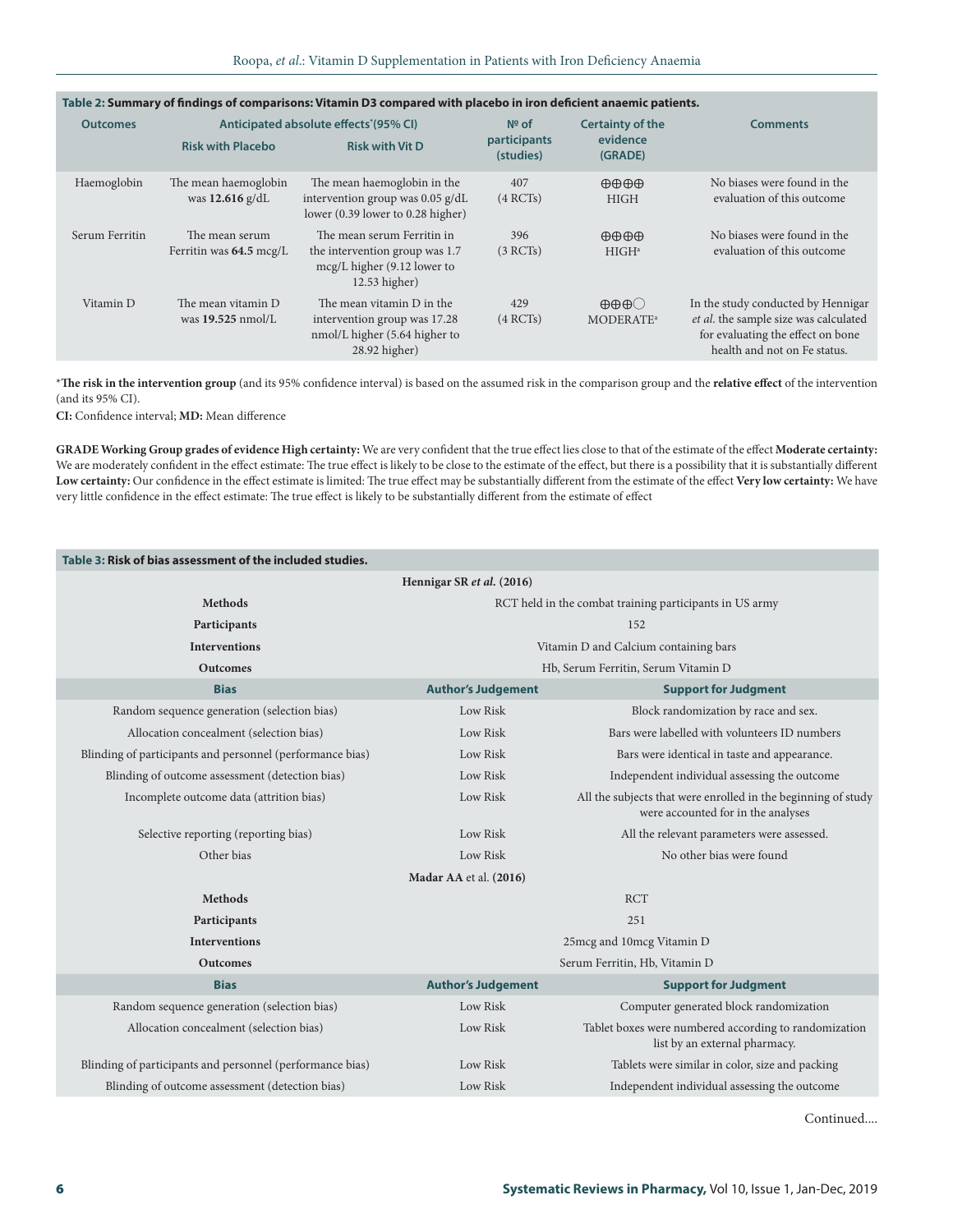| Table 3: Risk of bias assessment of the included studies. (Con) |                            |                                                                                                                                                   |
|-----------------------------------------------------------------|----------------------------|---------------------------------------------------------------------------------------------------------------------------------------------------|
| <b>Bias</b>                                                     | <b>Author's Judgement</b>  | <b>Support for Judgment</b>                                                                                                                       |
| Incomplete outcome data (attrition bias)                        | Low Risk                   | The subjects that were dropped out of the study were said<br>to be same as the subjects completed the study and hence<br>they were accounted for. |
| Selective reporting (reporting bias)                            | Low Risk                   | All the relevant parameters were reported                                                                                                         |
| Other bias                                                      | Low Risk                   | No other bias were found                                                                                                                          |
|                                                                 | Sooragonda B et al. (2015) |                                                                                                                                                   |
| <b>Methods</b>                                                  |                            | <b>RCT</b>                                                                                                                                        |
| Participants                                                    |                            | 30                                                                                                                                                |
| <b>Interventions</b>                                            |                            | 6 lakh units of cholecalciferol                                                                                                                   |
| <b>Outcomes</b>                                                 |                            | Hb, serun Ferritin, serum vtamin D                                                                                                                |
| <b>Bias</b>                                                     | <b>Author's Judgement</b>  | <b>Support for Judgment</b>                                                                                                                       |
| Random sequence generation (selection bias)                     | Low Risk                   | Randomization sequence was generated by computer<br>generated randomized table                                                                    |
| Allocation concealment (selection bias)                         | High Risk                  | Method not mentioned                                                                                                                              |
| Blinding of participants and personnel (performance bias)       | High Risk                  | Method not mentioned                                                                                                                              |
| Blinding of outcome assessment (detection bias)                 | Low Risk                   | Independent individual assessing the outcome                                                                                                      |
| Incomplete outcome data (attrition bias)                        | Low Risk                   | There were no attrition in the number of subjects.                                                                                                |
| Selective reporting (reporting bias)                            | High Risk                  | Serum ferritin levels are not reported at the baseline                                                                                            |
| Other bias                                                      | Low Risk                   | No other bias were found                                                                                                                          |
|                                                                 | Pandey U et al. (2015)     |                                                                                                                                                   |
| <b>Methods</b>                                                  |                            | RCT pilot study                                                                                                                                   |
| Participants                                                    |                            | 20                                                                                                                                                |
| <b>Interventions</b>                                            |                            | 1000IU vit $D + 100$ mg Ferrous ascorbate + 1mg folic acid + 7.5mcg vitB12 tab                                                                    |
| <b>Outcomes</b>                                                 |                            | average rise in Hb, vit D, % of patients responding to therapy                                                                                    |
| <b>Bias</b>                                                     | <b>Author's Judgement</b>  | <b>Support for Judgment</b>                                                                                                                       |
| Random sequence generation (selection bias)                     | Low Risk                   | Randomized into groups using a computerized program                                                                                               |
| Allocation concealment (selection bias)                         | Unclear Risk               | No information on the method used to conceal allocation                                                                                           |
| Blinding of participants and personnel (performance bias)       | Unclear Risk               | No data given on type of blinding                                                                                                                 |
| Blinding of outcome assessment (detection bias)                 | Low Risk                   | Independent individual assessing the outcome                                                                                                      |
| Incomplete outcome data (attrition bias)                        | High Risk                  | no data given on the patient who were lost to follow up                                                                                           |
| Selective reporting (reporting bias)                            |                            | no other blood parameters except Hb and vit D, were<br>reported                                                                                   |
| Other bias                                                      |                            | No other bias were found                                                                                                                          |

|                                                 |            | Intervention |          |      | <b>Mean Difference</b><br>Control<br><b>Mean Difference</b><br>IV. Random, 95% CI<br><b>SD</b><br>Total Weight IV, Random, 95% Cl<br>5.5<br>26.6%<br>3.40 [1.64, 5.16]<br>83<br>25.7% 21.30 116.78.25.821<br>27.5 13.7<br>71<br>--<br>43.60 [32.76, 54.44]<br>6.2<br>15 21.7%<br>11.9 5.16<br>8 25.9%<br>5.48 [1.36, 9.60]<br>$-1$<br>17.28 [5.64, 28.92]<br>100.0%<br>177<br>Heterogeneity: Tau <sup>2</sup> = 131.72; Chi <sup>2</sup> = 98.30, df = 3 (P < 0.00001); l <sup>2</sup> = 97%<br>-50<br>60<br>$-25$<br>25 |  |                                       |
|-------------------------------------------------|------------|--------------|----------|------|--------------------------------------------------------------------------------------------------------------------------------------------------------------------------------------------------------------------------------------------------------------------------------------------------------------------------------------------------------------------------------------------------------------------------------------------------------------------------------------------------------------------------|--|---------------------------------------|
| <b>Study or Subgroup</b>                        | Mean       |              | SD Total | Mean |                                                                                                                                                                                                                                                                                                                                                                                                                                                                                                                          |  |                                       |
| Hennigar 2016                                   | 28         | ĥ            | 82       | 24.6 |                                                                                                                                                                                                                                                                                                                                                                                                                                                                                                                          |  |                                       |
| Madar 2016                                      |            | 48.8 19.6    | 143      |      |                                                                                                                                                                                                                                                                                                                                                                                                                                                                                                                          |  |                                       |
| Sooragonda 2015                                 | 57.7 20.5  |              | 15       | 14.1 |                                                                                                                                                                                                                                                                                                                                                                                                                                                                                                                          |  |                                       |
| Uma Pandev 2015                                 | 17.38 3.62 |              | 12       |      |                                                                                                                                                                                                                                                                                                                                                                                                                                                                                                                          |  |                                       |
| Total (95% CI)                                  |            |              | 252      |      |                                                                                                                                                                                                                                                                                                                                                                                                                                                                                                                          |  |                                       |
| Test for overall effect: $Z = 2.91$ (P = 0.004) |            |              |          |      |                                                                                                                                                                                                                                                                                                                                                                                                                                                                                                                          |  | Favours [Placebo] Favours [Vitamin D] |

**Figure 3a:** Forest plot of the change in serum Vitamin D from baseline in the intervention group as compared to the placebo group. Mean difference was used to assess the change from baseline.

|                                                                                                                                                          | Intervention |      |     |               |                              |    |                    | <b>Mean Difference</b>       | <b>Mean Difference</b> |
|----------------------------------------------------------------------------------------------------------------------------------------------------------|--------------|------|-----|---------------|------------------------------|----|--------------------|------------------------------|------------------------|
| <b>Study or Subgroup</b><br>SD<br>Total<br>Mean                                                                                                          |              | Mean | SD  | Total         | IV. Random, 95% CI<br>Weight |    | IV. Random, 95% CI |                              |                        |
| Hennigar 2016                                                                                                                                            | 13.7         | 1.1  | 48  | 14.1          |                              | 50 | 30.5%              | $-0.40$ $[-0.82, 0.02]$      |                        |
| Hennigar 2016                                                                                                                                            | 12.7         | 0.9  | 29  | 12.4          | 1.1                          | 25 | 23.1%              | $0.30$ [ $-0.24$ , $0.84$ ]  |                        |
| Madar 2016                                                                                                                                               | 13.5         | 16   | 136 | 13.3          | 14                           | 69 | 29.9%              | $0.20$ [ $-0.23$ , $0.63$ ]  |                        |
| Sooragonda 2015                                                                                                                                          | 11.8         | 1.5  | 15  | 12.1          | 1.5                          | 15 | 8.4%               | $-0.30$ [ $-1.37$ , $0.77$ ] |                        |
| Uma Pandey 2015                                                                                                                                          | 10.76 1.12   |      |     | 12 11:18 1.28 |                              | я  | 8.1%               | $-0.42$ $-1.51$ . $0.67$     |                        |
| <b>Total (95% CI)</b><br>240<br>167                                                                                                                      |              |      |     |               |                              |    | 100.0%             | $-0.05$ [ $-0.39$ , $0.28$ ] |                        |
| Heterogeneity: Tau <sup>2</sup> = 0.05; Chi <sup>2</sup> = 6.29, df = 4 (P = 0.18); i <sup>2</sup> = 36%<br>Toet for everall effect: 7 - 8.21 /P - 8.76) |              |      |     |               |                              |    |                    |                              | 0.5<br>$-0.5$<br>۰     |

**Figure 3b:** Forest plot of the change in Hemoglobin from baseline in the intervention group as compared to the placebo group. Mean difference was used to assess the change from baseline.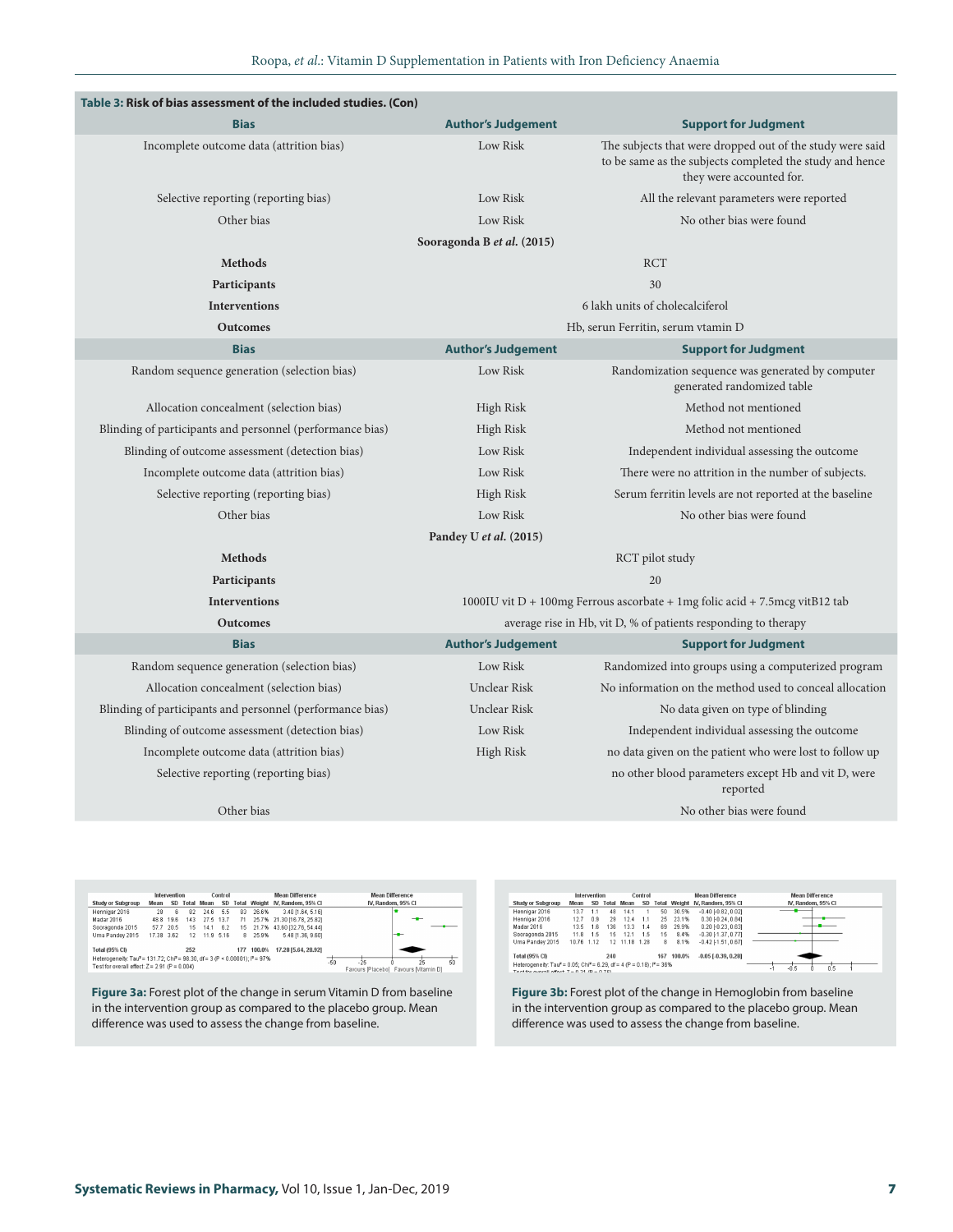| Intervention<br>Control                                                                                                                                                                       |           |         |     |                   |           |              |                              | <b>Mean Difference</b>      | <b>Mean Difference</b> |  |  |  |
|-----------------------------------------------------------------------------------------------------------------------------------------------------------------------------------------------|-----------|---------|-----|-------------------|-----------|--------------|------------------------------|-----------------------------|------------------------|--|--|--|
| <b>Study or Subgroup</b>                                                                                                                                                                      | Mean      | SD      |     | <b>Total Mean</b> | <b>SD</b> | <b>Fotal</b> | Weight<br>IV, Random, 95% CI |                             | IV, Random, 95% CI     |  |  |  |
| Hennigar 2016                                                                                                                                                                                 | 26.6 20.5 |         | 29  |                   | 25.6 21.9 | 25           | 41.5%                        | 1.00 [-10.37, 12.37]        | -<br>_                 |  |  |  |
| Hennigar 2016                                                                                                                                                                                 | 53.6      | -32     | 48  | 57.3 40.7         |           | 50           | 32.4%                        | $-3.70$ F18.16, 10.761      |                        |  |  |  |
| Madar 2016                                                                                                                                                                                    |           | 68 85.5 | 143 |                   | 51 57.8   | 71           | 22.1%                        | 17.00 - 2.42.36.42          |                        |  |  |  |
| Sooragonda 2015                                                                                                                                                                               | 92.3 39.9 |         |     | 15 124.1 96.1     |           | 15           |                              | 4.0% -31.80 [-84.46, 20.86] |                        |  |  |  |
| 100.0%<br>235<br>1.70 [-9.12, 12.53]<br><b>Total (95% CI)</b><br>161                                                                                                                          |           |         |     |                   |           |              |                              |                             |                        |  |  |  |
| Heterogeneity: Tau* = 39.75; Chi* = 4.49, df = 3 (P = 0.21); i* = 33%<br>$-25$<br>25<br>$50 - 50$<br>Test for overall effect $Z = 0.31$ (P = 0.76)<br>Favours Mitamin DI<br>Favours (Placebol |           |         |     |                   |           |              |                              |                             |                        |  |  |  |

**Figure 3c:** Forest plot of the change in Serum Ferritin from baseline in the intervention group as compared to the placebo group. Mean difference was used to assess the change from baseline.

| Intervention                                                                                                                             |      |           |     |                   | Control |    | <b>Mean Difference</b> |                              |       | <b>Mean Difference</b>                   |                         |    |  |
|------------------------------------------------------------------------------------------------------------------------------------------|------|-----------|-----|-------------------|---------|----|------------------------|------------------------------|-------|------------------------------------------|-------------------------|----|--|
| <b>Study or Subgroup</b>                                                                                                                 | Mean |           |     | SD Total Mean     | SD.     |    | <b>Total Weight</b>    | IV. Fixed, 95% CI            |       |                                          | <b>N. Fixed. 95% CI</b> |    |  |
| Madar 2016                                                                                                                               |      | 48.8 19.6 |     | 143 27.5 13.7     |         | 71 |                        | 85.2% 21.30 [16.78, 25.82]   |       |                                          |                         |    |  |
| Sooragonda 2015                                                                                                                          |      |           |     | 57.7 20.5 15 14.1 | 6.2     |    |                        | 15 14.8% 43.60 132.76.54.441 |       |                                          |                         |    |  |
| Total (95% CI)                                                                                                                           |      |           | 158 |                   |         | 86 |                        | 100.0% 24.61 [20.43, 28.79]  |       |                                          |                         |    |  |
| Heterogeneity: Chi <sup>2</sup> = 13.85, df = 1 (P = 0.0002); I <sup>2</sup> = 93%<br>Test for overall effect: $Z = 11.55$ (P < 0.00001) |      |           |     |                   |         |    |                        |                              | $-50$ | Favours [Placebo] Favours [Intervention] | 25                      | 50 |  |

**Figure 3d:** Subgroup analysis of the change in serum Vitamin D from baseline in the intervention group as compared to the placebo group.

study durations, sample size estimation and the difference in sample sizes. (Figure 3c)

#### Subgroup analyses

The heterogeneity between the studies ranged for each outcome variables. The forest plot depicting the serum ferritin values with an  $I^2$  of 33% and an I<sup>2</sup> of 36% for hemoglobin. However, the forest plot to evaluate the serum vitamin D values presented an I<sup>2</sup> of 98%. We therefore undertook a subgroup analysis to evaluate any means to avoid heterogeneity. However, the least  $I^2$  value we could present was 93%. This clarifies the outcomes most probably being influenced with the inter study sample size differences, the different doses of the studies and the sample size estimation. (Figure 3d)

#### Secondary outcomes: Safety

Vitamin D supplementation is generally well tolerated below and any adverse effects are seen above the level of 220nmol/L. The result of a meta-analysis on the safety of vitamin D shows that vitamin D supplementation given for duration of more than 3 years significantly reduces the overall mortality and this effect was enhanced in females. It has been reported that the first sign of vitamin D excess is hypercalcemia, which is manifested as excess urinary excretion of calcium.

# Vitamin D versus placebo: sensitivity analysis using Random effects model

Both fixed and random-effects models resulted in similar results for the secondary outcomes. However, since the outcome of this study yields an inconclusive effect and attributing to the high level of heterogeneity in at least one of the studies, there was none any reason to perform a sensitivity analysis.

#### Vitamin D versus placebo: Funnel plots.

Separate funnel plots for each of the outcomes were plotted (Figure 4a, 4b and 4c). We do not report any publication bias in the study. However, the interpretations of these funnel plots are none justified as the number of the included studies are less.



**Figure 4a:** Funnel plot of the change in serum Vitamin D from baseline in the intervention group as compared to the placebo group.



**Figure 4b:** Funnel plot of the change in Hemoglobin from baseline in the intervention group as compared to the placebo group.



**Figure 4c:** Funnel plot of the change in Serum Ferritin from baseline in the intervention group as compared to the placebo group.

#### **DISCUSSION**

This review evaluates vitamin D supplementation alone or either in combination with Iron or calcium supplements and its effects on iron deficiency parameters such as hemoglobin and serum Ferritin. This review includes four blinded, randomized, placebo-controlled trials of vitamin D supplementation in IDA patients. And these trials contributed to the analysis of changes in hemoglobin and serum ferritin concentrations. This review compiles all the outcomes and concludes it in this metaanalysis. Though administration of vitamin D supplementation resulted in statistically and clinically significant increase in serum vitamin D (MD: 17.28, 95%CI: 5.64-28.92, I<sup>2</sup>:97%), however there were no significant changes in haemoglobin (MD:-0.05, 95%CI: -0.39-0.28, I<sup>2</sup>:36%) and serum ferritin (MD: 1.70, 95%CI:-9.12-12.53, I<sup>2</sup>:33%) and the results were inconclusive as well.

The studies that were excluded were due to presence of co-morbidities.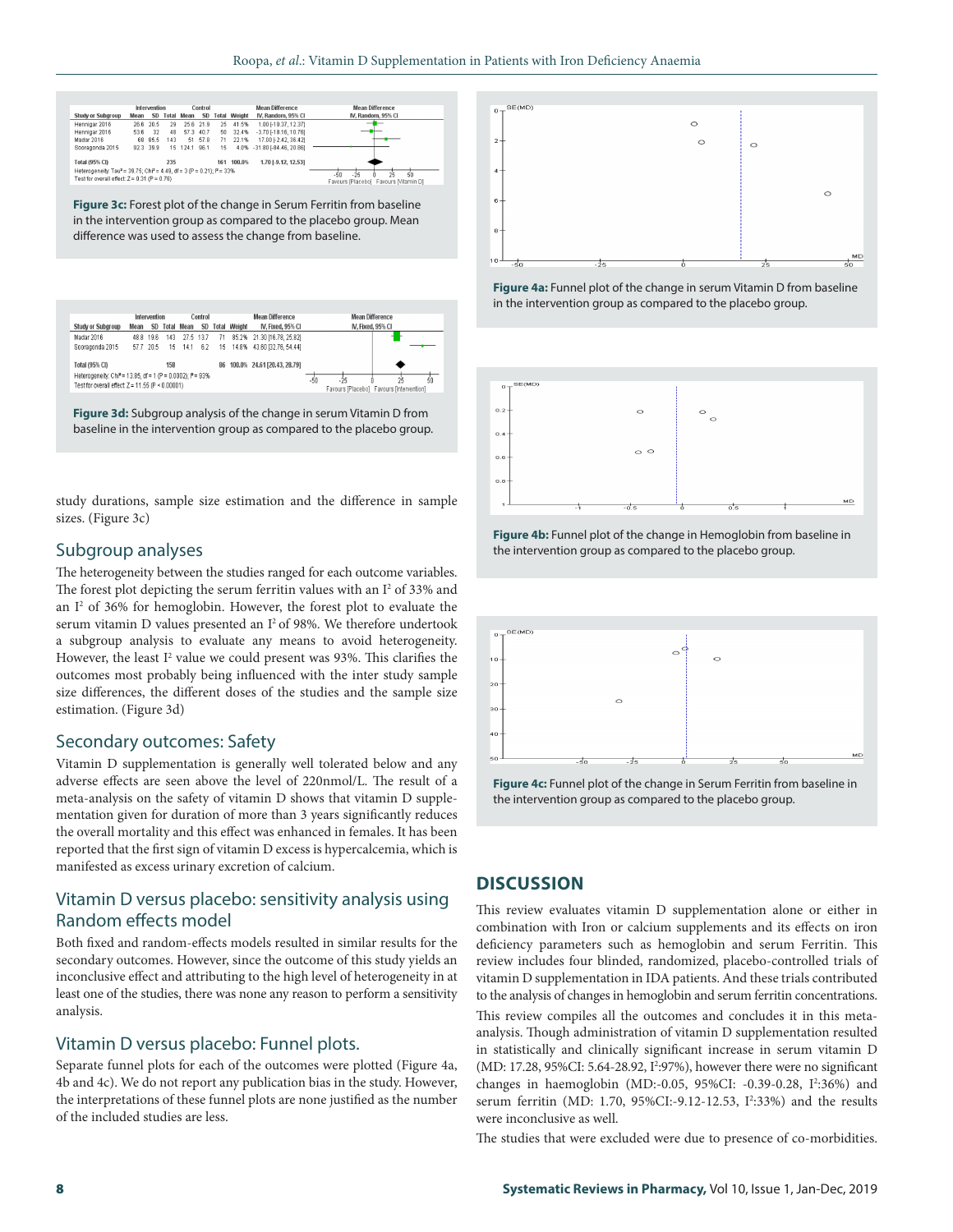For an instance, Ernst JB et al.<sup>11</sup> conducted his study in heart failure patients which showed no decrease in anaemia prevalence in patients with vitamin D supplementation. Quite contrary to this, in a 16-week randomized controlled trial conducted by Toxqui L *et al.*12 the effect of iron versus iron and Vitamin D-fortified milk on improving iron status in 109 iron-deficient women was analysed. Similarly, in another study conducted by Smith *et al.*13 mechanically ventilated critically ill adults who were administered with 500,000 IU of Vitamin D<sub>a</sub> were associated with increased haemoglobin concentration and decreased serum hepcidin concentration at the end of the study. In the study conducted by Naini AE *et al.*14 650,000 IU of vitamin D was administered to the intervention arm showed a significant decrease in the required dose of EPO. There are some evidences that show opposite association as well. There are various trials evaluating the effect of iron supplementation on Vitamin D status.<sup>6,15-19</sup>

This review addresses the effect of Vitamin D deficiency in IDA. This review is strengthened by the fact that four of the studies aims at measuring the primary objectives of this review.

In the study conducted by Sim JJ *et al.*20 it was found that the subjects with vitamin D deficiency have lower mean hemoglobin levels. Another recent cross sectional study in female athletes evaluating the effect of vitamin D status on iron level and vice-versa report a strong association but due to the limitation of the study design, it could not assess that which nutrient exerts a stronger influence on the other Malczewska-Lenczowska *et al.*21 Similarly, the study by Pike JW *et al.*22 concluded on the presence of vitamin D receptors in bone marrow progenitor cells and quite additional to this, the study by Riccio E *et al.*23 demonstrated the positive effects of calcitriol on erythropoiesis. However, the results of this meta-analysis do not show a casual effect relationship between vitamin D supplementation and IDA.

This review contains evidence from a minimal number of studies. Therefore, the outcomes generated should not be generalized to non-representative patient populations. Furthermore, this attributes to the lack of evidence covering the scope of Vitamin D in IDA patients. This review does not highlight the information regarding the optimum vitamin D doses and circulating 25(OH) D. Only limited data were included from the published manuscripts. Moreover, we are not able to assess the effects of the intervention being modified by any such factors such as lifestyle, comorbidities or the baseline vitamin D concentration. And despite all of these contrasts regarding the external validity, there should be very few reason to question the internal validity of our findings as this review is based on blinded, placebo-controlled trials with minimal bias. Additionally, the effects of vitamin D supplementation for IDA were consistent when expressed in different ways of the fixed verses random effect model. We assessed all the included trials for possible bias. Two studies had high risk of bias in at least one of the bias characteristics. However, as all of these studies contributed high-level evidence for vitamin D supplementation in IDA patients, we regard the evidences for this analysis as high quality. While considering the duration of the studies included, though the evidence can be downgraded in lieu of imprecision or indirectness, the eventual consensus among the authors was that, neither both posed a severe threat to the overall assurance of the result of this meta-analysis to necessitate a down grade. Furthermore, we presented a summary of findings table and assessed any imprecision or indirectness in the studies. And for any arguments, the consensus of the author team was taken as the final decision.

#### Potential biases in the review process

Our search included several databases for eligible studies using the specified terms and criteria's. However, these strategies also involved unpublished data, which are not included in this review. Though the number of studies

included in this review is less, updating the review in the forthcoming terms may clarify the favorable effects of vitamin D supplementation in IDA patients.

### **CONCLUSION**

We did not find a clinically and statistically significant effect of vitamin D supplementation in IDA patients and the meta-analysis yielded an inconclusive effect size. The included trials majorly consist of subjects with mild or moderate Iron deficiency. Apart from these observations, the beneficial effects of Vitamin D supplementation in subjects with comorbidities where the outcomes may be attributed to the unjustifiable numbers of possible pathological and physiological pathways may not be related to Vitamin D administration. Further research is needed to clarify the issues including the pediatrics, pregnant women and subjects with comorbidities. More set of evidence is required for a conclusive meta-analysis before any definitive clinical recommendations are made.

#### Implications for research

As mentioned, more evidences from clinical trials are required for a conclusive meta-analysis. Furthermore, as mentioned above, the optimum concentrations of vitamin D supplementation and the circulatory 25(OH) D levels are yet not known and needs additional evidence.

#### **CONTRIBUTIONS OF AUTHORS**

S Ponnusankar (SP), Roopa BS (RB) and Tsundue T (TT) wrote the protocol. Hema S (SH), Anju Rose (AR), Roopa BS (RB) and Tenzin Tsundue (TT) did database searches for studies. Furthermore the same members evaluated the eligibility of the trials for inclusion, extracted the data and performed the risk of bias assessments. SH and AR drafted the summary of finding table, which was confirmed by RB and TT. SH and TT entered the data into Review Manager 5.3 for statistical analysis, which was checked by RB. RB and TT drafted the manuscript, which was reviewed by SP and all the review authors approved the final version to be published.

#### **ACKNOWLEDGEMENT**

The facilities and resources for the conduct of this review was provided by the JSS University of Higher Education and Research, Mysuru, India.

# **CONFLICTS OF INTEREST**

The authors declare no conflict of interest.

#### **ABBREVIATIONS**

**DMT1:** Divalent Metal Transporter1; **CYP27B1:** Cytochrome P450 Family 27 Subfamily B Member 1; **IDA:** Iron Deficiency Anemia; **SMD:** Standardized Mean Difference; **CIs:** Confidence Intervals; **RCTs:** Randomized Controlled Trials; **EPO:** *Erythropoietin.*

#### **REFERENCES**

- 1. Clara C. Iron-Deficiency Anemia. N Engl J Med. 2015;372(19):1832-43.
- 2. Mclean E, Cogswell M, Egli I, Wojdyla D, De Benoist B. Worldwide prevalence of anaemia, WHO Vitamin and Mineral Nutrition Information System, 1993–2005. Public Health Nutr. 2008;12(4):444-54.
- 3. Ganz T. Systemic iron homeostasis. Physiol Rev. 2013;93(4):1721-41.
- 4. Naeem Z. Vitamin D Deficiency- An Ignored Epidemic. Int J Health Sci (Qassim). 2010;4(1):5-6.
- 5. Zughaier SM, Alvarez JA, Sloan JH, Konrad RJ, Tangpricha V. The role of vitamin D in regulating the iron-hepcidin-ferroportin axis in monocytes. J Clin Transl Endocrinol. 2014;1(1):19–25.
- 6. Heldenberg D, Tenenbaum G. The A. Effect of iron on serum 25-hydroxyvitamin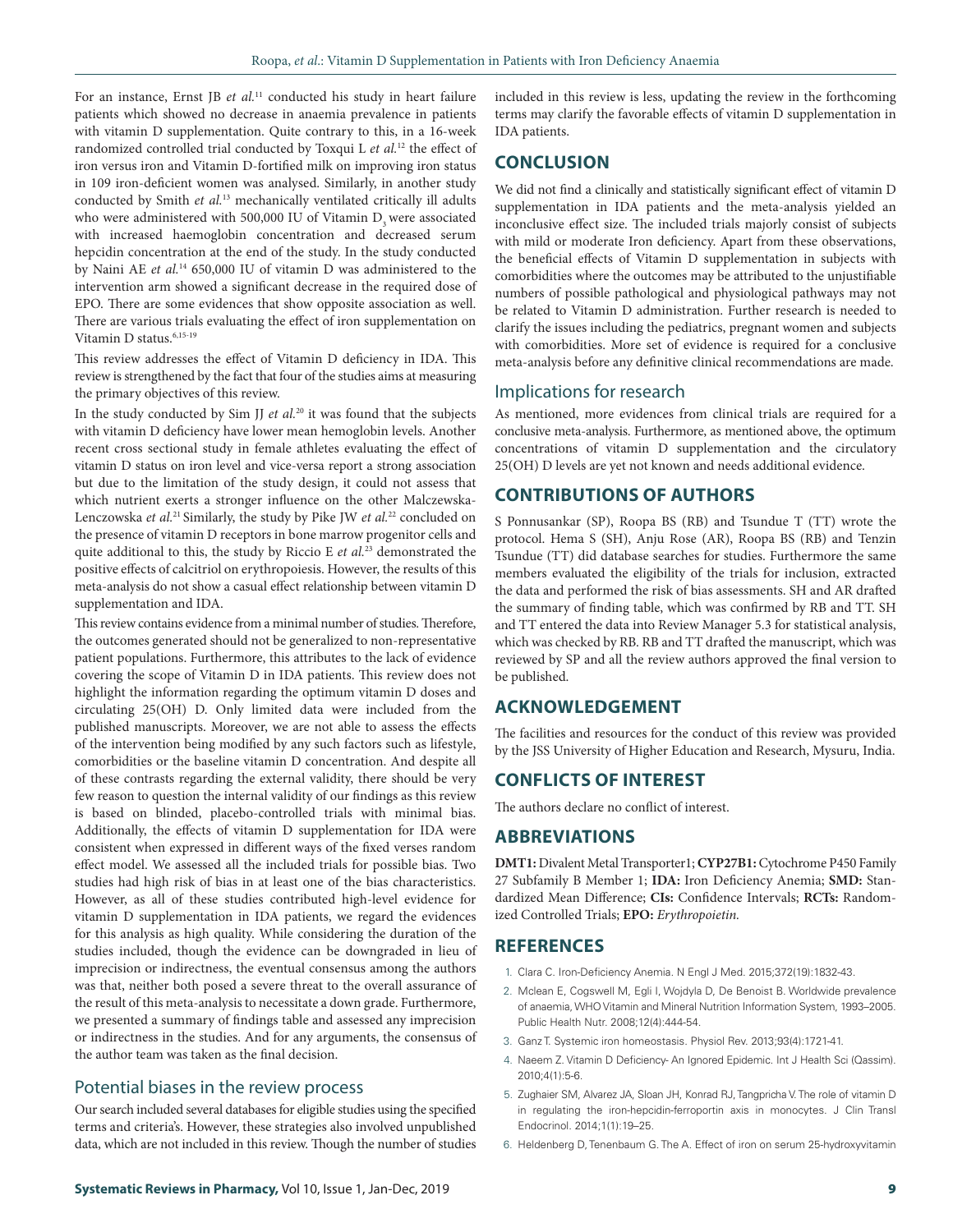and 24,25-dihydroxyvitamin D concentrations. Am J Clin Nutr. 1992;56(3):533–6.

- 7. Hennigar SR, Gaffney-stomberg E, Lutz LJ, Cable SJ, Pasiakos SM, Young AJ, *et al.* Consumption of a calcium and vitamin D-fortified food product does not affect iron status during initial military training : a randomised, double-blind, placebo-controlled trial. Br J Nutr. 2016;115(4):637-43.
- 8. Madar AA, Stene LC, Meyer HE, Brekke M, Lagerløv P, Knutsen KV. Effect of vitamin D3 supplementation on iron status: A randomized, double-blind, placebo-controlled trial among ethnic minorities living in Norway. Nutr J. 2016;15(1):1-10.
- 9. Sooragonda B, Bhadada SK, Shah VN, Malhotra P, Ahluwalia J, Sachdeva N. Effect of vitamin D replacement on hemoglobin concentration in subjects with concurrent iron-deficiency anemia and vitamin D deficiency: A randomized, single-blinded, placebo-controlled trial. Acta Haematol. 2015;133(1):31-5.
- 10. Pandey U, Divakar H. Role of vitamin D in iron metabolism, a pilot study. Int J Reprod Contraception, Obstet Gynecol. 2015;4(5):1494-8.
- 11. Ernst JB, Prokop S, Fuchs U, Dreier J, Kuhn J, Knabbe C, *et al.* Randomized supplementation of 4000 IU vitamin D 3 daily vs placebo on the prevalence of anemia in advanced heart failure : the EVITA trial. Nutr J. 2017;16(49):1–9.
- 12. Toxqui L, Pérez-granados AM, Blanco-rojo R, Wright I, Toxqui L, Ana MP, *et al.* Effects of an Iron or Iron and Vitamin D – Fortified Flavored Skim Milk on Iron Metabolism: A Randomized Controlled Double-Blind Trial in Iron-Deficient Women. J Am Coll Nutr. 2013;32(5):312-20.
- 13. Smith EM, Jones JL, Han JE, Alvarez JA, Sloan JH, Konrad RJ, *et al*. High-Dose Vitamin D3 Administration Is Associated With Increases in Hemoglobin Concentrations in Mechanically Ventilated Critically Ill Adults : A Pilot Double-Blind. J Parenter Enter Nutr. 2016;42(1):87–94.
- 14. Naini AE, Hedaiati ZP, Gholami D, Pezeshki AH, Moinzadeh F. The effect of Vitamin D administration on treatment of anemia in end-stage renal disease patients with Vitamin D deficiency on hemodialysis: A placebo-controlled,

double-blind clinical trial. J Res Med Sci. 2015;20(8):745-50.

- 15. Blanco-Rojo R, Pérez-Granados AM, Toxqui L, Zazo P, De La Piedra C, Vaquero MP. Relationship between vitamin D deficiency, bone remodelling and iron status in iron-deficient young women consuming an iron-fortified food. Eur J Nutr. 2013;52(2):695-703.
- 16. Prats M, Font R, García C, Cabré C, Jariod M, Vea AM. Effect of ferric carboxymaltose on serum phosphate and C-terminal FGF23 levels in non-dialysis chronic kidney disease patients : post-hoc analysis of a prospective study. BMC Nephrol. 2013;14(167):1–8.
- 17. Wolf M, Koch TA, Bregman DB. Effects of Iron De fi ciency Anemia and Its Treatment on Fibroblast Growth Factor 23 and Phosphate Homeostasis in Women. J Bone Miner Res. 2013;28(8):1793-803.
- 18. Wright I, Blanco-rojo R, Fernández MC, Toxqui L. Bone remodelling is reduced by recovery from iron-deficiency anaemia in premenopausal women. J Physiol Biochem. 2013;69(4):889-96.
- 19. Iguchi A, Kazama J. Administration of Ferric Citrate Hydrate Decreases Circulating FGF23 Levels Independently of Serum Phosphate Levels in Hemodialysis Patients with Iron Deficiency. Nephron. 2015;131(3):161-6.
- 20. Sim JJ, Lac PT, Liu ILA, Meguerditchian SO, Kumar VA, Kujubu DA, *et al.* Vitamin D deficiency and anemia: A cross-sectional study. Ann Hematol. 2010;89(5):447-52.
- 21. Malczewska-lenczowska J, Sitkowski D, Surała O, Orysiak J, Witek K. The Association between Iron and Vitamin D Status in Female Elite Athletes. Nutrients. 2018;10(167):1-14.
- 22. Pike JW, Lee SM, Meyer MB. Regulation of gene expression by 1,25-dihydroxy- vitamin D3 in bone cells : exploiting new approaches and defining new mechanisms. Bonekey Rep. 2014;3(482):1-9.
- 23. Riccio E, Sabbatini M, Bruzzese D, Capuano I. Effect of Paricalcitol vs Calcitriol on Hemoglobin Levels in Chronic Kidney Disease Patients : A Randomized Trial. PLoS One. 2015;10(3):e0118174.